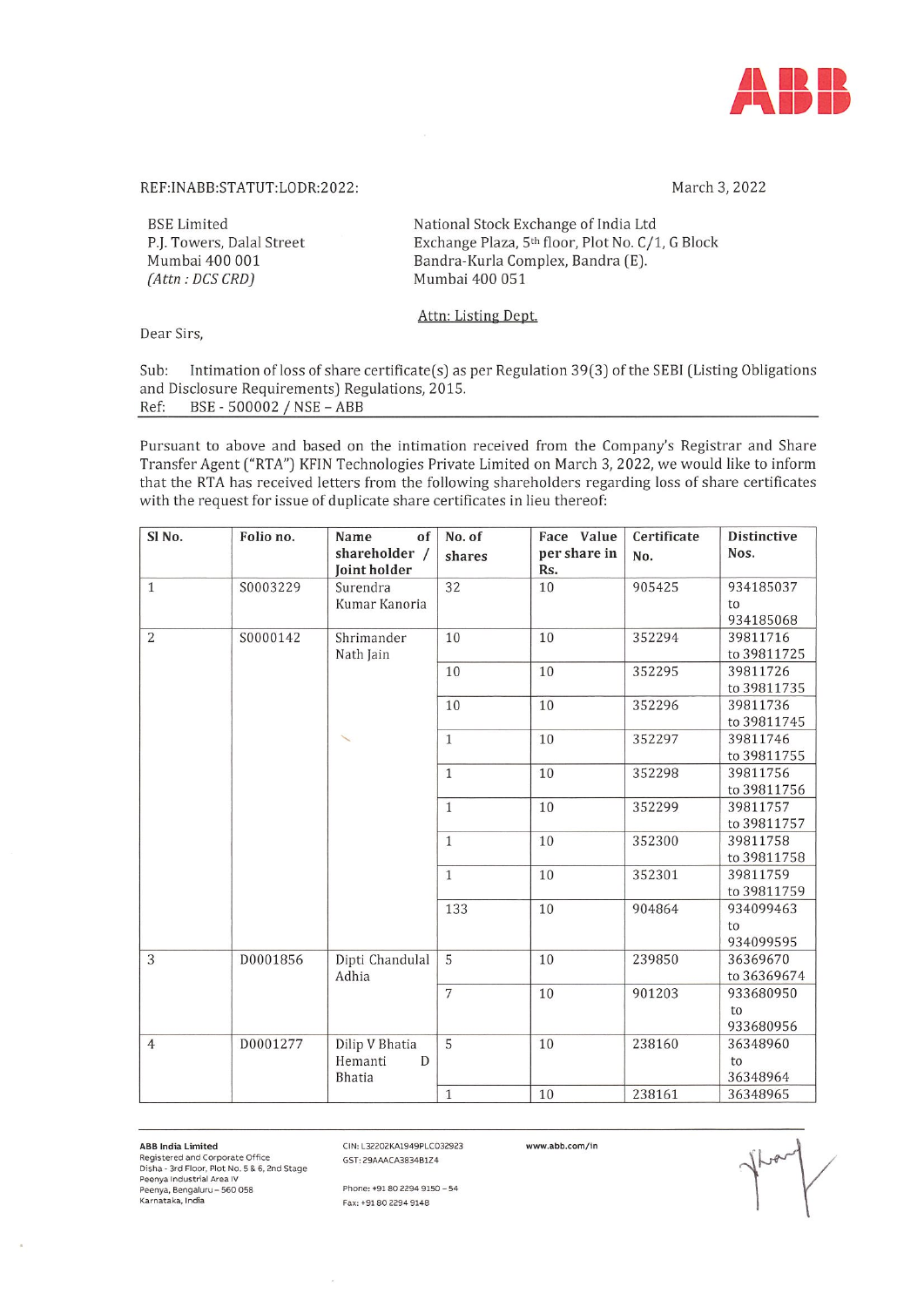

|                |            |                                   |              |                |         | to<br>36348965       |
|----------------|------------|-----------------------------------|--------------|----------------|---------|----------------------|
|                |            |                                   | $\mathbf{1}$ | 10             | 238162  | 36348966             |
|                |            |                                   |              |                |         | to                   |
|                |            |                                   |              |                |         | 36348966             |
|                |            |                                   |              |                |         |                      |
|                |            |                                   | $\mathbf{1}$ | 10             | 238163  | 36348967             |
|                |            |                                   |              |                |         | to                   |
|                |            |                                   |              |                |         | 36348967             |
|                |            |                                   | $1\,$        | 10             | 238164  | 36348968             |
|                |            |                                   |              |                |         | to                   |
|                |            |                                   |              |                |         | 36348968             |
| 5              | B0001639   | <b>Bhaskar</b> Sen<br>Rachana Sen | 10           | 10             | 223125  | 36139234             |
|                |            |                                   |              |                |         | to<br>36139243       |
|                |            |                                   | 10           | 10             | 223126  | 36139244             |
|                |            |                                   |              |                |         | to                   |
|                |            |                                   |              |                |         | 36139253             |
|                |            |                                   | 10           | 10             | 223127  | 36139254             |
|                |            |                                   |              |                |         | to                   |
|                |            |                                   |              |                |         | 36139263             |
|                |            |                                   | 10           | 10             | 223128  | 36139264             |
|                |            |                                   |              |                |         | to                   |
|                |            |                                   |              |                |         | 36139273             |
|                |            |                                   | $\mathbf{1}$ | 10             | 223129  | 36139274             |
|                |            |                                   |              |                |         | to                   |
|                |            |                                   |              |                |         | 36139274             |
|                |            |                                   | $1\,$        | 10             | 223130  | 36139275             |
|                |            |                                   |              |                |         | to<br>36139275       |
|                |            |                                   | $\mathbf{1}$ | 10             | 223131  | 36139276             |
|                |            |                                   |              |                |         | to                   |
|                |            |                                   |              |                |         | 36139276             |
|                |            |                                   | $\mathbf{1}$ | 10             | 223132  | 36139277             |
|                |            |                                   |              |                |         | to                   |
|                |            |                                   |              |                |         | 36139277             |
|                |            |                                   | 133          | 10             | 900667  | 933624938            |
|                |            |                                   |              |                |         | to                   |
|                |            |                                   |              |                |         | 933625070            |
| 6              | ABB0100684 | Gulabben                          | 25           | $\overline{c}$ | 1100583 | 374446               |
|                |            | Champaklal                        |              |                |         | to                   |
|                |            | Gada                              |              |                |         | 374470               |
| $\overline{7}$ | P0001170   | Singh<br>Partap                   | 10           | $10\,$         | 321165  | 39438114             |
|                |            | Sethi                             |              |                |         | to                   |
|                |            |                                   |              |                |         | 39438123             |
|                |            |                                   | 5            | 10             | 321166  | 39438124             |
|                |            |                                   |              |                |         | to                   |
|                |            |                                   |              |                |         | 39438128             |
|                |            |                                   | $1\,$        | 10             | 321167  | 39438129             |
|                |            |                                   |              |                |         | to                   |
|                |            |                                   |              |                |         | 39438129             |
|                |            |                                   | $1\,$        | 10             | 321168  | 39438130             |
|                |            |                                   |              |                |         | to                   |
|                |            |                                   | $\,1\,$      | 10             | 321169  | 39438130<br>39438131 |
|                |            |                                   |              |                |         | to                   |
|                |            |                                   |              |                |         | 39438131             |
|                |            |                                   |              |                |         |                      |

**ABB India Limited**<br>Registered and Corporate Office<br>Disha - 3rd Floor, Plot No. 5 & 6, 2nd Stage<br>Peenya Industrial Area IV<br>Peenya, Bengaluru – 560 058<br>Karnataka, India

CIN: L32202KA1949PLC032923 GST:29AAACA3834B1Z4

Phone: +91 80 2294 9150 - 54 Fax: +9180 2294 9148

www.abb.com/in

 $\overline{\downarrow}$  $\tilde{\mathcal{N}}$